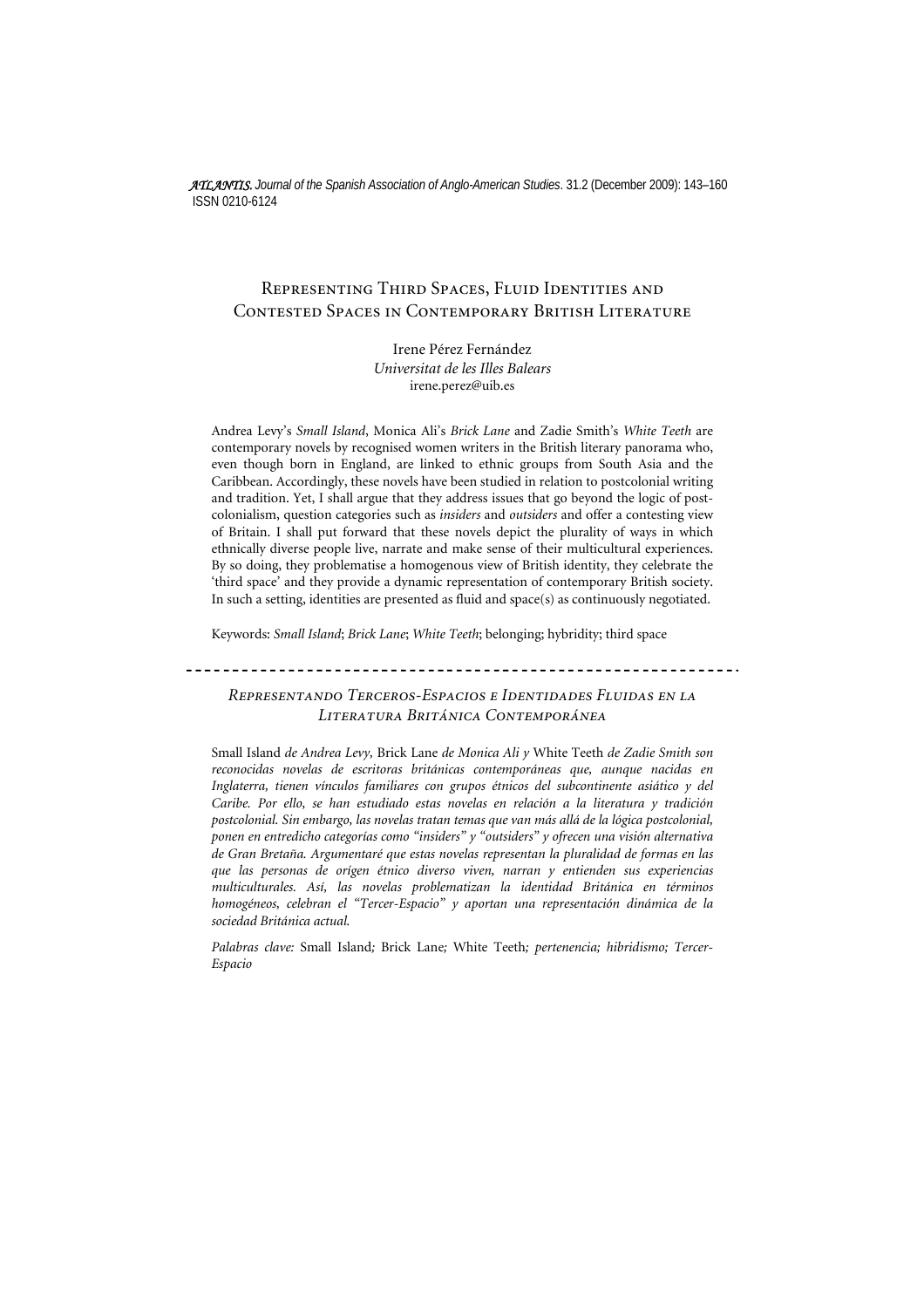### **1. Introduction**

Following some of the theses put forward by Kadija Sesay (2005), it can be argued that Andrea Levy's *Small Island* (2004), Monica Ali's *Brick Lane* (2003) and Zadie Smith's *White Teeth* (2000) have to be considered as situated in the continuum from the postcolonial literary production of first-generation immigrant writers in Britain to secondgeneration integration and inclusion in the British literary canon. Some of the topics that the novels raise are related to those of the early works by Black and Asian postcolonial authors, such as feelings of displacement, elements of racial and ethnic discrimination or questions of belonging and exclusion. Nevertheless, even so, I argue that the problematics that Monica Ali, Andrea Levy and Zadie Smith address goes beyond the logic of post-colonialism and at first sight questions categories such as *insiders* and *outsiders*. The literary production of Ali, Levy and Smith differ from that of postcolonial tradition in the sense that their positions as British-born writers situate them at the core of British society and its literary production. Yet, it is my contention that their novels provide a different, contesting view of this space of the centre. One of the main characteristics that differentiates these novels from the works of early Black and Asian authors is the fact that their writings, I suggest, rather than asserting a space of their own in a society they are also entitled to, attempt to (re)define that space as a hybrid location that is an inherent part of British contemporary society.<sup>[1](#page-1-0)</sup>

This space is problematic; it is characterised by ambivalence and an ongoing process of juggling notions of *belonging* and *exclusion*; it is the outcome of processes of negotiation and change. I consider these novels, in this light, as a depiction of the plurality and the diversity of the ways in which ethnically diverse people live, narrate and make sense of their multicultural way of life. By so doing, I propose that the authors of these novels contribute to creating cultural representations that challenge the view of a homogeneous British society. Levy's *Small Island*, Ali's *Brick Lane* and Smith's *White Teeth* problematise contemporary British social space and reveal varied ways of dealing with being a first- or second-generation immigrant in Great Britain. At the same time they present a diversity of ways of inscribing such experiences in space. Characters in the novels under analysis are, therefore, heterogeneous and diverse and they approach their ethnically diverse origins (in the case of second-generation characters) or the diverse society they inhabit (in the case of first-generation ones) as part of their ordinary daily life. In this respect, the spaces where these characters are located are depicted as being in a continuous process of (trans)formation and change and their identities are represented as being fluid.

There are, nevertheless, evident differences in the ways these three novels engage with a representation of ethnically diverse people in Britain and the spaces where they interact. Primarily, as I shall later comment on in greater depth, Zadie Smith's *White Teeth* focuses strongly on second-generation characters and the strategies they develop

 $\overline{a}$ 

<span id="page-1-0"></span> $^{\rm 1}$  This essay is in part the outcome of a research project carried out with a research scholarship from the Spanish Ministry of Culture and Science (AP2004-0249) and co-financed by the European Social Fund.

*ATLANTIS*. *Journal of the Spanish Association of Anglo-American Studies.* 31.2 (December 2009): 143–160 ISSN 0210-6124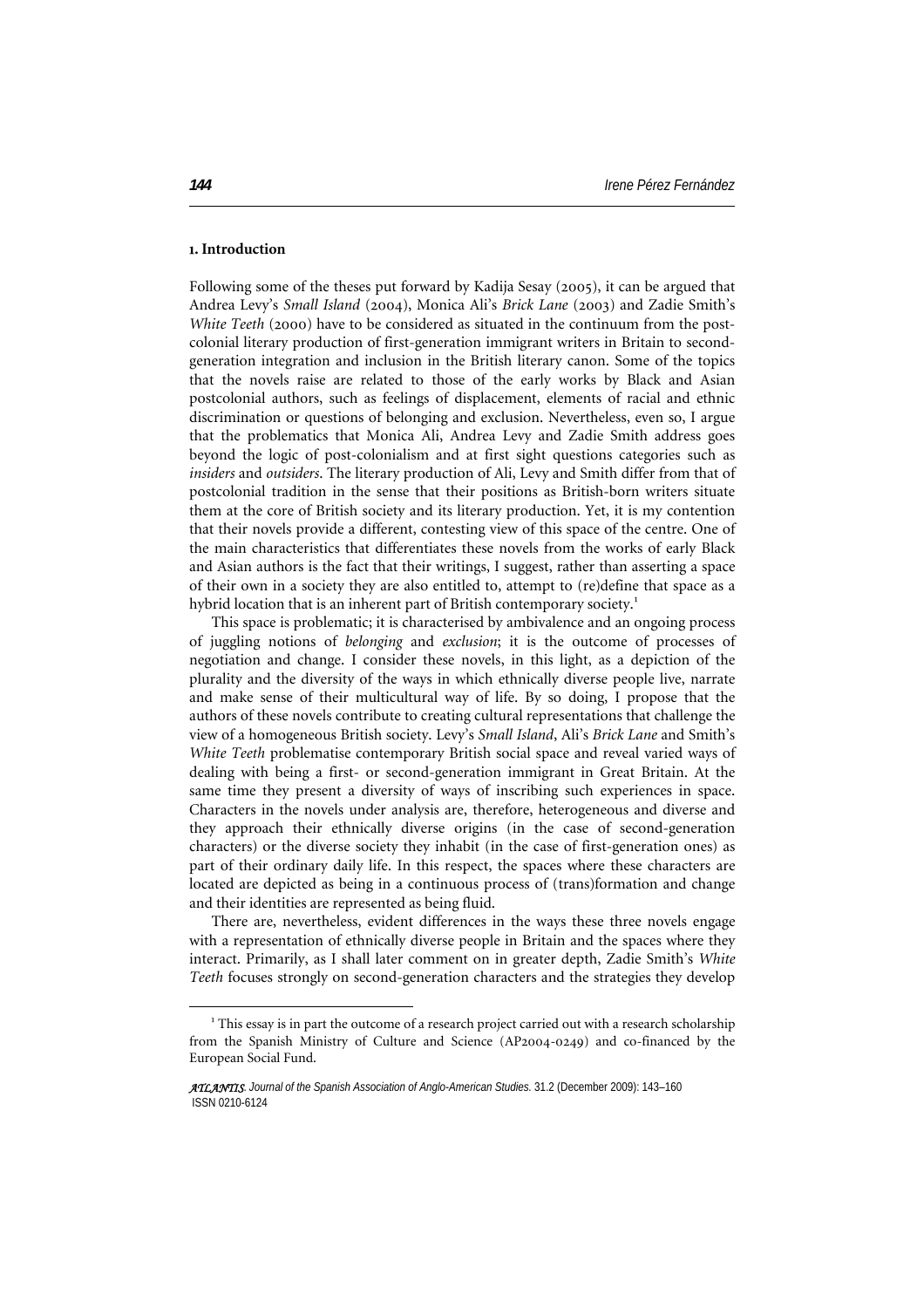in order to negotiate their identity status and portray their daily lives in a plural location. There is a high degree of optimism in the way Smith approaches ethnic relations in such a setting. Andrea Levy's *Small Island*, however, due to chronological constraints does not depict second-generation but first-generation characters that are forced by historical circumstances to inhabit a location that is changing from mainly mono-ethnic to multiethnic. Monica Ali's *Brick Lane* depicts, in turn, a (multi)community-based organisation of society where both first- and secondgeneration characters, linked initially to a monolithic community, show dissimilar levels of integration in it. The three novels, nonetheless, represent first- and secondgeneration immigrants in Britain as "those which are constantly producing and reproducing themselves anew, through transformation and difference" (Hall 1990: 235). In this respect, their identities and the spaces they inhabit are not fixed and homogenous but heterogeneous and malleable.

## **2. The third scenario**

 $\overline{a}$ 

The in-between situation of 'belonging' and 'non-belonging' in which ethnically diverse writers find themselves has not only marked their novels thematicatically, but has also affected the critical categorisation of their work.<sup>[2](#page-2-0)</sup> Andrea Levy's Small Island, Monica Ali's *Brick Lane* and Zadie Smith's *White Teeth* were well received by critics and readers alike as part of the contemporary British literary canon. Accordingly, these novels were awarded prestigious literary prizes in the United Kingdom. However, these novelists come from diverse ethnic backgrounds and, by that fact, their work has also been considered by some as contributing to "Black British Literature" (Sesay 2005), whereas by others it has been included in anthologies of "British Literature" in general (English 2006; Acheson and Ross 2005). Even when considered as part of British literature, they are still categorised by ethnicity. In this respect, the works of Ali and Smith have been discussed in chapters or essays under headings that point to the ethnic specificity of their authors and the novel's plot, or have been studied in the light of colonial and postcolonial relations.[3](#page-2-1)

<span id="page-2-0"></span><sup>2</sup> Smith's *White Teeth* and Levy's *Small Island* obtained the Commonwealth Writers' Prize in 2001 and 2005, respectively; Zadie Smith also won the Whitbread First Novel Award, the Guardian First Book Award and two EMMAS; and Ali's *Brick Lane* was shortlisted for the Man Booker Prize in the year of its publication. Ali was also included in the Granta list of novelists. Likewise, certain recent contemporary British anthologies and critical works on contemporary British literature have devoted chapters to these writers and the discussion of their novels (English 2006; Sesay 2005; Acheson and Ross 2005; Nasta 2004) 3

<span id="page-2-1"></span><sup>&</sup>lt;sup>3</sup> Thus, the works of Ali and Smith are included in a chapter entitled 'New Ethnicities, the Novel and the Burdens of Representation' (English 2006) while Smith's work has been analysed under the heading 'Postcolonialism and other –isms' (Acheson and Ross 2005). Moreover, the Commonwealth Writers' Prize awarded to Levy's and Smith's novels is directly related to the ethnic origins of the authors.

*ATLANTIS*. *Journal of the Spanish Association of Anglo-American Studies.* 31.2 (December 2009): 143–160 ISSN 0210-6124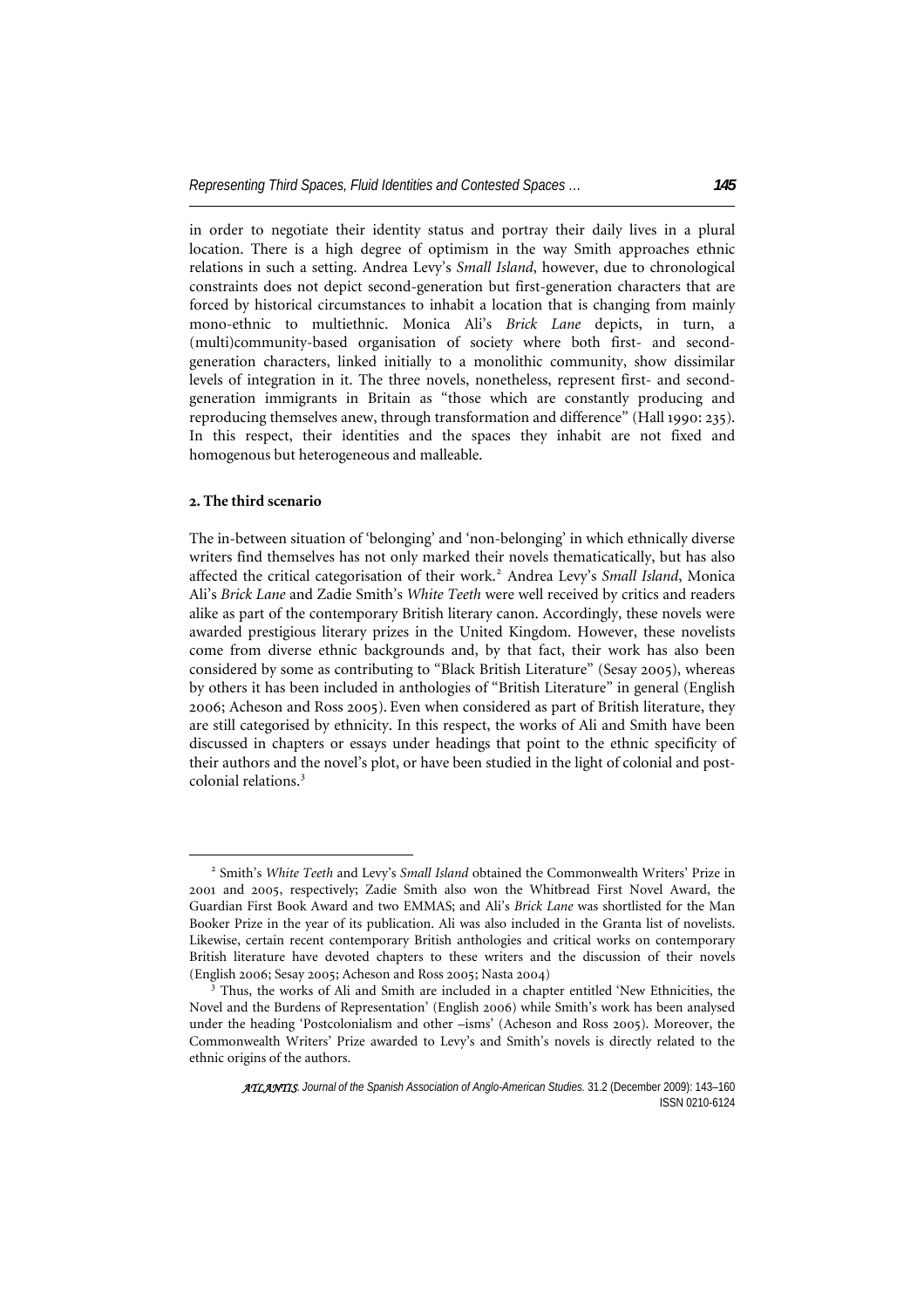This ambivalence behind the categorisation of Ali's, Smith's and Levy's work reveals, in my opinion, a certain reluctance to consider them as British writers and a tendency to label their work as being closer to that of post-colonial authors for 'conveniently' thematic reasons. The former, at the same time, obscures the need to accept their work as providing a contested, more realistic and much needed take on the plural aspect of British society. Moreover, the fact that Levy's *Small Island* focuses on the effects that migration from ex-colonial territories had on the British white population or the indifference with which Smith's *White Teeth* approaches racial issues and questions of ethnic diversity must be read as political statements; they reinforce the view that social difference(s) derived from, or associated with, British past history of imperialism and postcolonialism are the shared legacy of all British citizens, rather than a specific concern of those who are 'non-white'. In this sense, the novels strengthen a view of Britain as inherently hybrid and, as Sesay argues, authors like these "consider the 'hybridity' of themselves and their situation in a way that does not refer to their 'alienness' and even a different kind of 'otherness' than their 'post-colonial' writer peers" (Sesay 2005: 16).

Debates surrounding this issue of categorisation or labelling become even more problematic when authors reject a consideration of their work in terms of a specific literature. Levy alone among these three authors unreservedly accepts the definition and classification of her work as being *Black British*. She openly acknowledges the fact that she writes about the experiences of part of the British population that has been silenced (Allardice 2005; Greer 2004). In an interview with María Helena Lima, Levy stated her motivations for writing as being driven by an eagerness to unearth the silenced history of Black immigrants in Britain: "for me [Levy] the starting point of writing books has always been about wanting to make the unseen visible, wanting to show the experience of [my] parents' generation and the children that came after, having to live in this country, quite a hostile environment, and how [they] cope with that" (Lima 2005: 57). Ali and Smith, by contrast, reject being cast as primarily Asian or Black British novelists. They denounce the burden of representation borne by Black and Asian authors. In this respect, Ali defends the argument that her novel should simply be analysed as a literary product in itself, without considering any further cultural reference. Moreover, Ali refuses to accept that her writing of *Brick Lane* derived from any position as representative of a community: "I wrote out of character" (Ali 2007), she states during a conversation with Hanif Kureishi in London, after the preview of the film adaptation of *Brick Lane.* When asked about the question of representation Ali went on to declare that:

There is a sort of tyranny of representation. James Baldwin's phrase is still in force and the irony is that, you know, fiction succeeds to the extent that it is particular, not representative and nobody would dream of it working any other way if it weren't at [sic] a minority group. So, it's, it's, it's, [sic] I don't know, it's kind of depressing and I think it's related to the growth of identity politics. (Ali 2007)

Smith holds a similar view to that of Ali with regard to the latter. She "defended herself against the tendency of reviewers to locate her novel in a Black literary tradition, which she felt reduced her to the role of spokesperson on issues of race and ethnicity"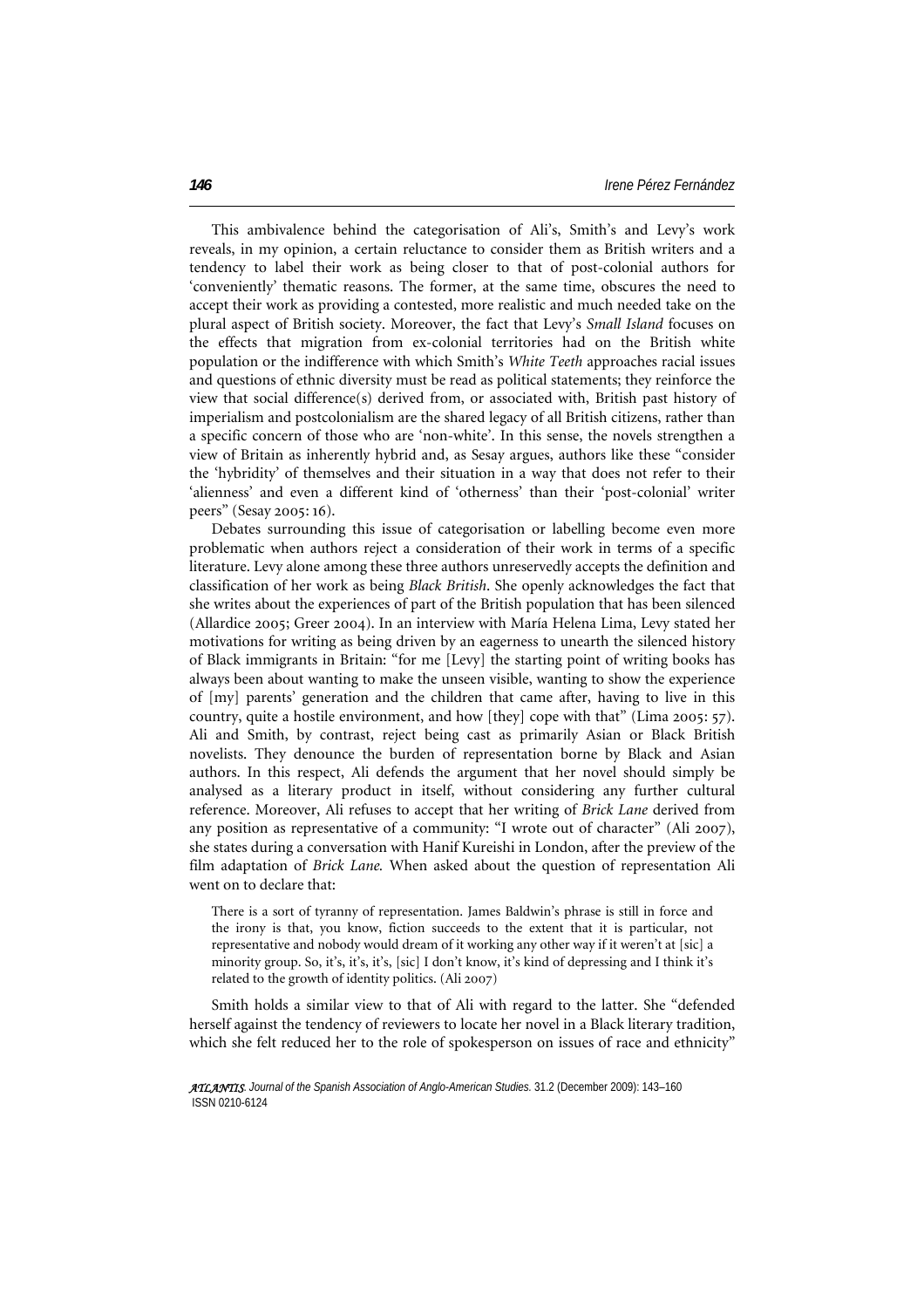(Procter 2006: 102) and advocated for too optimistic a depiction of multicultural relations in her novel; a view that goes hand in hand with her notion of *White Teeth* as a space of enjoyment of her mixed-identity (Merrit 2000). Even so, it cannot be denied that the acceptance and recognition of the work of Levy, Ali and Smith in contemporary British literature is, in great part, the outcome of the past struggles for publication that postcolonial and second-generation authors underwent: "although Zadie Smith took the publishing world by storm on both sides of the Atlantic, few in Britain will not forget [sic] that this was built on several years of writing by Black British women, years of building and developing to enable writers of her generation to emerge and move directly into the mainstream" (Sesay 2005: 17).

Such varied positions on the part of ethnically diverse women writers demonstrate the larger debate that is taking place in contemporary British literature, a debate that is derived from those raised by Cultural Studies in the 1980s over the question of representation. Kobena Mercer (1990) in this respect problematises the status as spokesperson that the Black writer is given in Britain. This has not only affected Black writers but also calls into question the white writer's legitimacy to create a non-white persona in their literary works. Novelist Maggie Gee, an "indigenous white writer" (Nasta 2004: 5), addressed questions of migration and cross-culturalism in her novels *The White Family* (2002) and *My Cleaner* (2005). Gee has commented on the question of authenticity that is directly related to the politics of representation. Gee argues how there seems to be a questioning in contemporary British literature of the right of an author to adopt identity stances beyond her own identity and location (Gee 2008). The dichotomy 'insider' versus 'outsider' undoubtedly underlies concerns over authenticity and determines notions such as belonging and exclusion. Such notions have been at the core of the discrepancies in the classification of the work of ethnically diverse authors and the appropriateness of considering their works as part of the British literary canon, i.e. British national literature, as part of a Black British tradition (especially emphasised during the 1980s), or as belonging to diasporic, transnational paradigms (McLeod 2002; Stein 2004). Moreover, campaigns for cultural authenticity have not only conditioned the categorisation of authors in relation to their ethnic origins but have also marked a tendency to portray British society in opposite terms: i.e. white-British versus non-white British.[4](#page-4-0)

 $\overline{a}$ 

<span id="page-4-0"></span><sup>&</sup>lt;sup>4</sup> It has historically been problematic to define an ethnically diverse identity within a national British identity that has long been described in terms of a hegemonic white English ethnicity. It is worth considering, in this respect, the political use of the term *black* in the 1980s as an umbrella term to refer to people of darker skin colour in Britain coming from Africa and the Caribbean and, at times also people coming from the Asian subcontinent. The term *Black* conveyed a collective, unitary identity strong enough to resist negative stereotypes embedded in the collective imaginary: "politically, this is the moment when the term 'black' was coined as a way of referencing the common experience of racism and marginalisation in Britain that came to provide the organising category of a new politics of resistance" (Hall 1988: 266). It was a constructed category that was politically useful at the time for it was a needed step for ethnic minority groups in the process of forming their own identities. During this phase Black artists asserted their rights to create their own representations, to contest the marginalised positions where Blacks were placed and to question the stereotypical nature of images of Blacks. This early

*ATLANTIS*. *Journal of the Spanish Association of Anglo-American Studies.* 31.2 (December 2009): 143–160 ISSN 0210-6124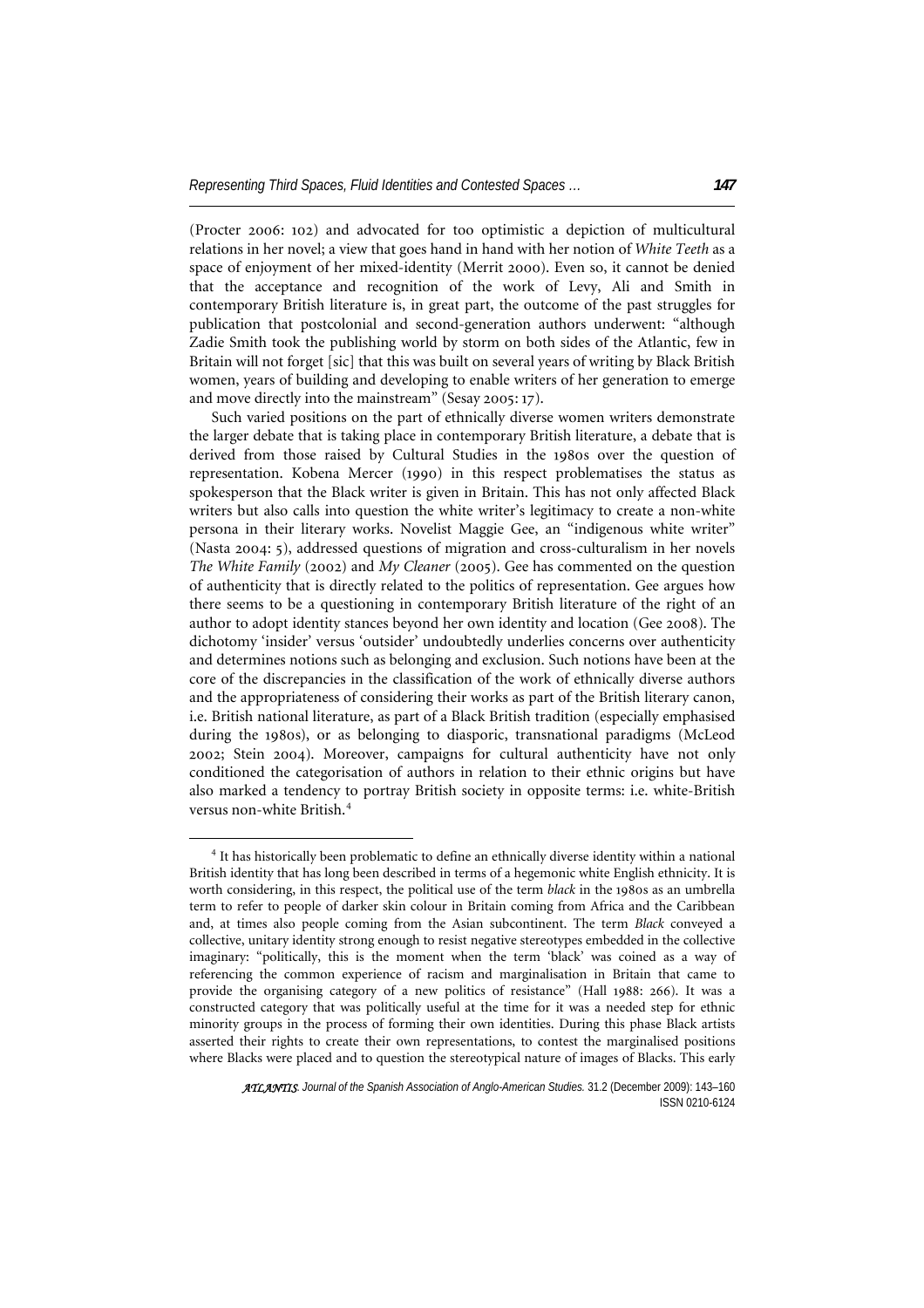The incorporation of the works of ethnically diverse authors into mainstream British literature has been a crucial step in the process of re-defining *Britishness*. As Sarah Lawson Welsh already stated in 1997: "the growing visibility of their own creative and experiential mappings of nation, of the complex state of (un)belonging in Britain, has been central to the problematizing and unsettling of received versions of Britishness as well as in undermining notions of a fixed, unchanging construction of nation" (Welsh 1997: 52). In this respect, the critical acclaim received by Monica Ali's Brick Lane, Andrea Levy's Small Island and Zadie Smith's White Teeth testifies to the prominence of what Hall calls 'the literature of the third scenario" (Bastida 2009:150). I consider Ali's, Levy's and Smith's work as being directly connected to the position they occupy at the 'centre' and inevitably influenced by the literature produced from this perspective: British literature. However, I understand the novels under analysis as literary productions that offer a multilayered sense of belonging, rather than a homogenous and unique one. The novels do not belong exclusively to either British or Black- and Asian-British literature; they are both and none at the same time. They are examples of British literature, even if of a hybrid sort. The ambivalent position in which these British-born, ethnically diverse authors are located is, thus, the product of the interaction of two literary traditions, yet the outcome is a multilayered British text. In this sense, I agree with Trace Walters' description of Zadie Smith's *White Teeth* as the epitome of the fusion of Black and British Literature; as a hybrid literature that "reform[s] both literatures and prov[es] the two to be mutually exclusive.… [It creates] a new Black/British text, a story … that includes the experiences of characters from diverse ethnic backgrounds, whose racial differences actually account for the commonality of their shared experiences and their Britishness" (Walters 2005: 321).

#### **3. Contested spaces**

 $\overline{a}$ 

The three novels under analysis are contextualised in the multicultural city of London. Ali's, Smith's and Levy's characters problematise at different levels and in different ways the space they inhabit and the relations they establish in that space: with their parents (*White Teeth*), with their peers (*Brick Lane*), with the nation in which they are located (*Small Island*). In this sense, space, following feminist geographer Doreen Massey's ideas (1994, 2005), is understood as a geographical location as well as a set of social relations. This view of space is productive in the study of the literary representation of the multiplicity of heterogeneous spaces that are found in contemporary multicultural societies. The spatial dimension is an important factor in a multicultural society because spaces in such a setting are in an ongoing process of negotiation and change. Through that process, new spaces emerge that reflect plurality and "the simultaneous coexistence of others with their own trajectories and their own stories to tell" (Massey

stage was followed – not necessarily as a substitution, rather in the sense of a continuum – by the emergence of theoretical debates surrounding the definition of *Black identity* that pointed towards the need to reject a unitary vision of Black identity and acknowledge difference: i.e. African-British, Caribbean-British, Bangladeshi-British, Pakistani-British, etc.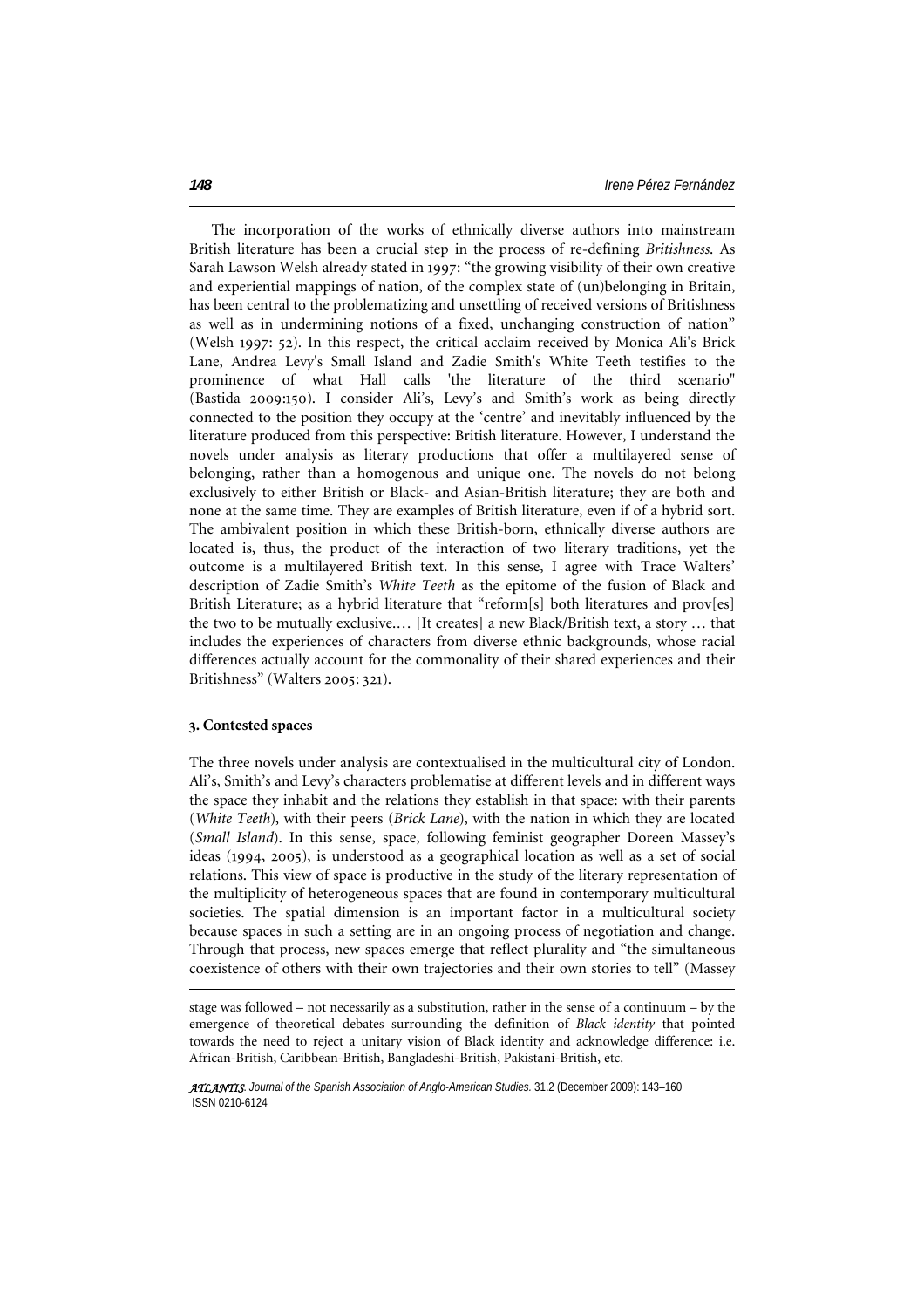2005: 11). This idea highlights the fluid nature of space and is central to a spatial reading of Ali's, Levy's and Smith's novels. As I argue, all the novels depict a series of characters interacting within spaces that are permanently contested. Hybridity is found both in the diverse ethnic origin of the characters the novels portray and in the representations of the spatial loci in which the characters interact. The novels celebrate the 'third space' by presenting a dynamic representation of space in contemporary British society. In Levy's *Small Island*, Ali's *Brick Lane* and Smith's *White Teeth*, space and identity are malleable categories that are presented as in constant processes of re/vision, re/definition and change. The three novels, however, emphasize different historical moments, dissimilar configurations of space and different community groups that inhabit the city of London.

Levy's *Small Island* is set against the backdrop of the years following the Second World War. Levy concentrates on the lives of two couples, one white, British-born (Queenie and Bernard), the other Black, Jamaican-born (Hortense and Gilbert), thus creating a duality in the narrative. The novel recounts the particular story of these two couples but at the same time the events in which they are involved can be extrapolated to account for the general experiences of both British citizens and Black British subjects. During the late 1940s and early 1950s, there was a considerable migration of Black populations who, having collaborated in the war effort or having been brought up under the auspices of British colonial education, decided to come and stay in the United Kingdom. The idea underlying the logic of the new-comers was that of coming to the 'Mother Country'; a country that was waiting for them; a country portrayed in the colonial imaginary as a place of opportunities; a country immigrants from the British ex-colonies were eager to defend: "'They need men like my son. Men of courage and good breeding. There is to be a war over there. The Mother Country is calling men like my son to be heroes whose families will be proud of them'" (Levy 2004: 59); a country they thought they were entitled to reside in.

*Small Island* shows, however, a description of a mother country that is not welcoming to immigrants during the first stages of the interaction between white and Black populations. One example of the negative attitude towards immigrants is expressed in the opinions of Mr Todd, Queenie's neighbour, who states: "Darkies! I'd taken in darkies next door to him … His concern, he said, was that they would turn the area into a jungle" (Levy 2004: 113). For both Hortense and Gilbert, as they are socially constructed as the 'Other', the idea of the Mother Country shatters. The female image of the country is therefore described in negative terms as the novel develops. It becomes exactly the opposite of what the metaphor of the 'Mother Country' suggested. It is not young and sensual, but old and abject, and she does not provide protection for her children. It is a bad, uncaring and selfish mother. It might perfectly fit the description of any witch in western fairy-tale imagery: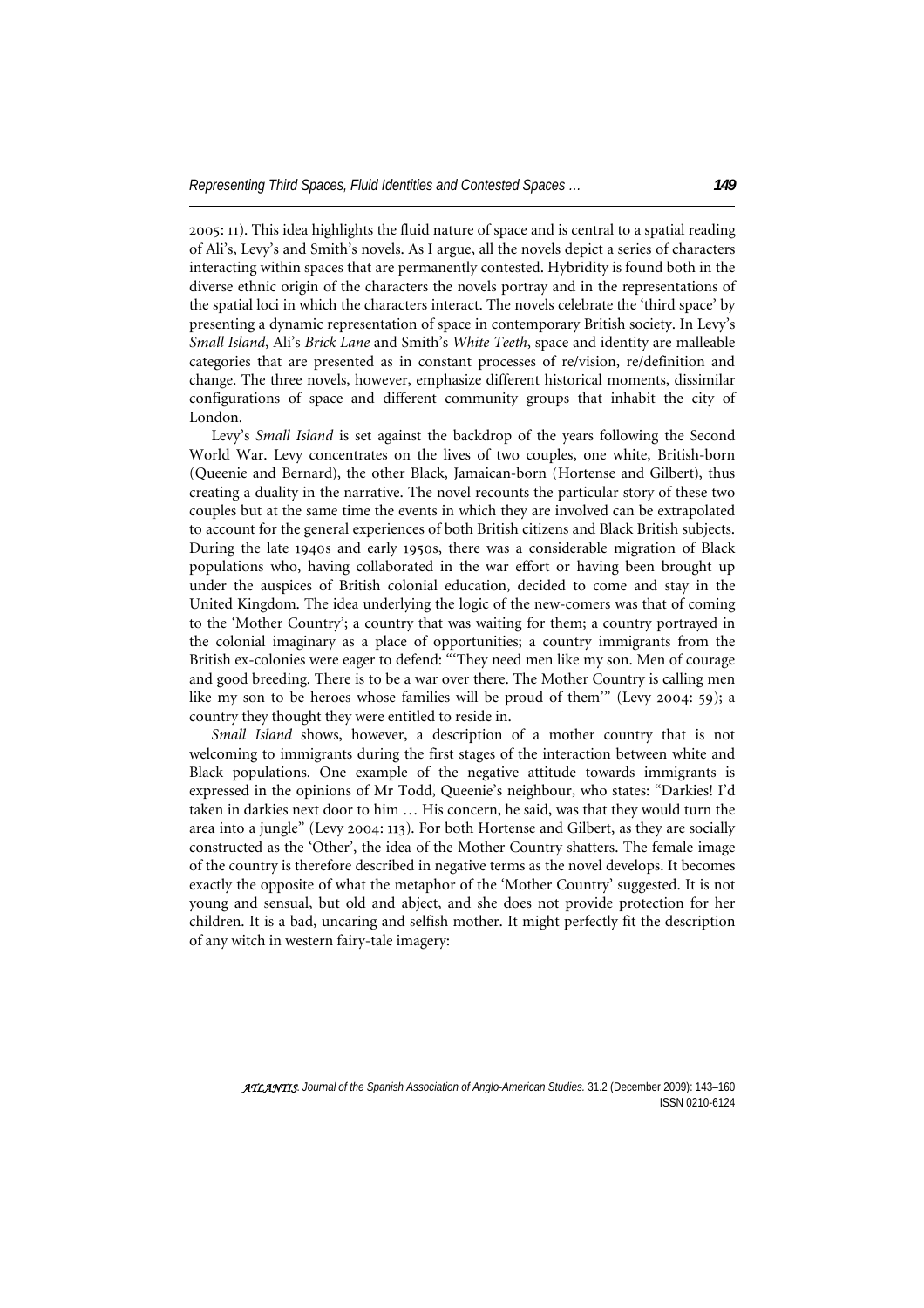Let me ask you to imagine this. Living far from you is a beloved relation whom you have never met. Yet this relation is so dear a kin she is known as Mother. … Then one day you hear Mother calling. Leave home, leave family, leave love … The filthy tramp that eventually greets you is she… Can this be that fabled relation you heard so much of? This twisted-crooked weary woman. This stinking cantankerous hag. She offers you no comfort after the journey. No smile. No welcome. Yet she looks down at you through lordly eyes and says, 'Who the bloody hell are you?' (Levy 2004: 139)

In *Small Island* there is a stress on questions of racial discrimination and notions of belonging and exclusion that is not to be found in such detail in Ali's *Brick Lane* or Smith's *White Teeth*. This thematic emphasis on immigrant life positions Levy's novel closer to the postcolonial tradition of story-telling and resembles early works by firstgeneration Caribbean migrants such as Sam Selvon's novel *The Lonely Londoners* (1956). *Small Island* focuses on the consequences of the Empire by acknowledging its repercussions both for the migrant and native population. *Small Island* reiterates the fact that all members of British society are forced to make adjustments and redefine their sense of belonging and this is an issue that was not explored in depth in early Black British texts. In relation to the latter, Levy's novel portrays a crucial moment in British history and marks the beginning of present-day multicultural British society. This is a moment of social disruption and change. The horrors of the war, poverty, famine, racism, discrimination and dehumanisation are the problems all the characters have to cope with in one way or another.

In this new situation, all the characters are forced to renegotiate their sense of identity and space. Hortense and Gilbert have to (re)imagine the notion of the mother country and (re)negotiate a new reality after migration; Queenie has to go through the war on her own and is forced by social circumstances to give away her Black baby; Bernard is obliged to dismantle his whole system of beliefs and accept the presence of Black citizens in London. These highly intense moments mark a turning point in the lives of the characters. As Queenie movingly describes:

There are some words that once spoken will split the world in two. There would be the life before you breathed them and then the altered life after they'd been said. They take a long time to find, words like that. They make you hesitate. Choose with care. Hold on to them unspoken for as long as you can just so your world will stay intact. (Levy 2004: 491)

These are not simply words but a new social order that affects the characters to the extent that they all feel displaced in the social space they inhabit. Levy's novel gives no answer to this displacement. The novel is open-ended, since the topics it deals with are still in the process of being configured, as are social relations among different ethnic groups in present-day Britain.

Ali's *Brick Lane* questions the degree to which the adjustments put forward in Levy's novel came about 50 years later, illustrating as it does community life and racial relations in the area of London from which the novel takes its title. In this case, the non-white ethnic group depicted is not Black but Asian. The novel focuses on the Bangladeshi population that began migrating to Britain in considerable numbers in the second half of the 20<sup>th</sup> century. *Brick Lane* concentrates on community life and highlights different degrees of cohesion and fragmentation within the Bangladeshi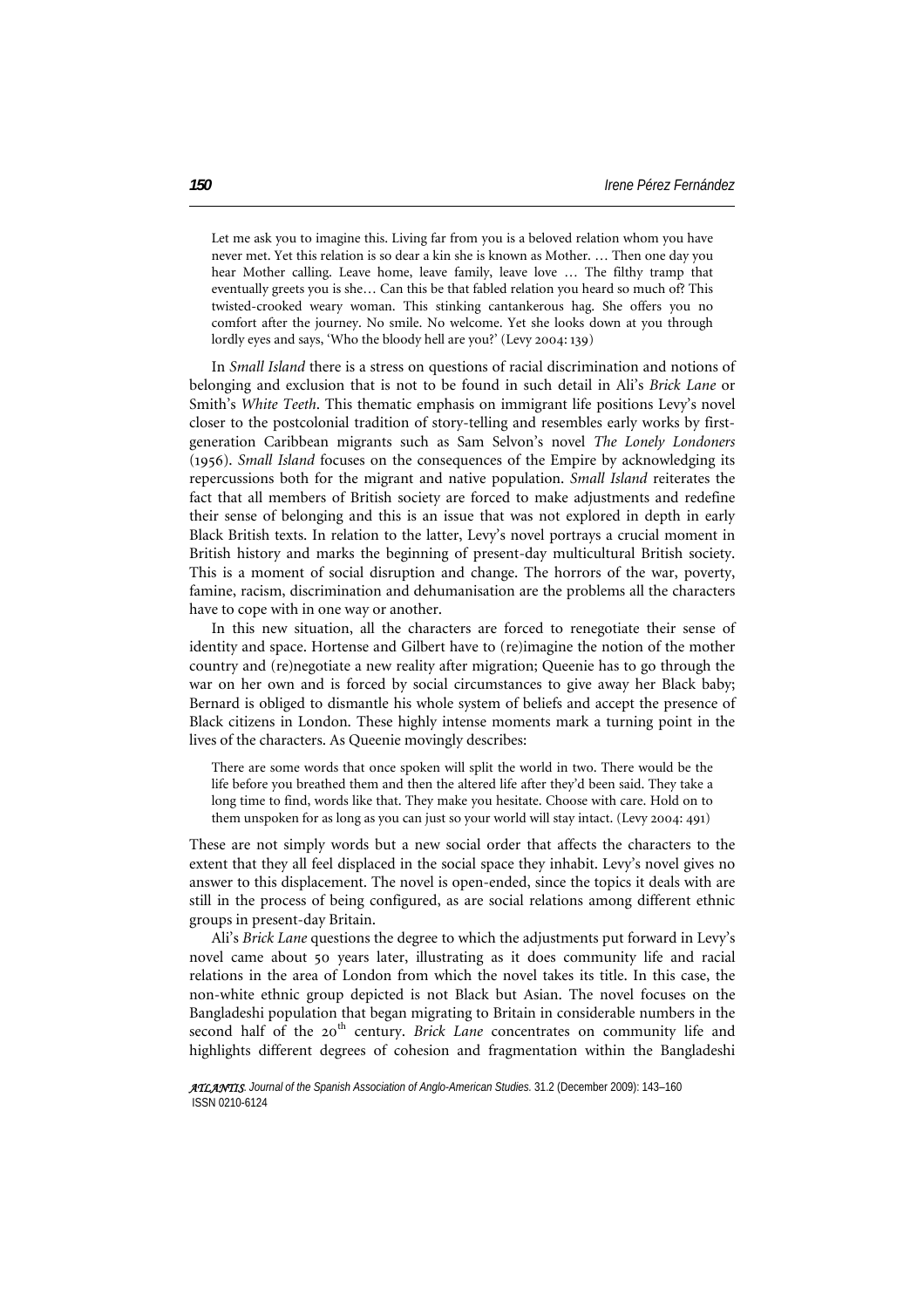community inhabiting the area of Brick Lane. The narrative evolves around Nazneen, a Bangladeshi woman who migrates to London after an arranged marriage. Nazneen's contact with British society is non-existent during the first decade of her life in London. Nazneen is bound to her husband, by her lack of competences to socialise in the new environment and her inability to speak English. Her space is limited to the apartment where she lives and the Bangladeshi community that surrounds her.

Ali's depiction of a part of the Bangladeshi population inhabiting Brick Lane proves the inadequacy of homogenising communities according to their race or their ethnicity; at the same time it shows the different ethnic groups living in the centre of London. As Iris Marion Young pointed out, nowadays space can no longer be equated with a single and homogenised community, at the same time that the idea of community cannot be associated with a single or homogenous identity:

One of the problems here has been a persistent identification of place with 'community'. Yet this is a misidentification. On the one hand, communities can exist without being in the same place – from networks of friends with like interests, to major religious, ethnic or political communities. On the other hand, the instances of places housing single 'communities' in the sense of coherent social groups are probably – and, I would argue, have for long been – quite rare. Moreover, even where they do exist this in no way implies a single sense of place. For people occupy different positions within any community. (Young 1990: 153)

There are two main ways in which community heterogeneity is addressed throughout the novel. One of them is Chanu's reflections on the Asian population of Brick Lane. Chanu criticises the existence of a homogenised view of all Asians in the British collective imaginary. This issue is questioned every time he tries to draw a line between himself and the illiterate members of the community. He considers himself to be an educated man and, therefore, insists on establishing connections with well-off educated members of the Asian community such as Dr. Azad. He establishes internal divisions within the Asian population living in Brick Lane based on education and by so doing shows that the assumption of homogeneous communities within the same space is quite unreasonable:

'I am forty years old', said Chanu. He spoke quietly like the doctor, with none of his assurance. 'I have been in this country for sixteen years. Nearly half my life'… I had ambitions. Big dreams … And then I found things were a bit different. These people here didn't know the difference between me, who stepped of an aeroplane with a degree certificate, and the peasants who jumped off the boat possessing only the lice on their heads. (Ali 2003: 34)

The other means by which homogeneity is deconstructed is the fact that the novel presents the reader with a community in which there are not only external conflicts – as the creation of the radical Islamic group shows – but also many intra-community problems in terms of first- and second-generation relations. These differences are explicit in the novel's depiction of characters that show different levels of assimilation and interaction with the host society.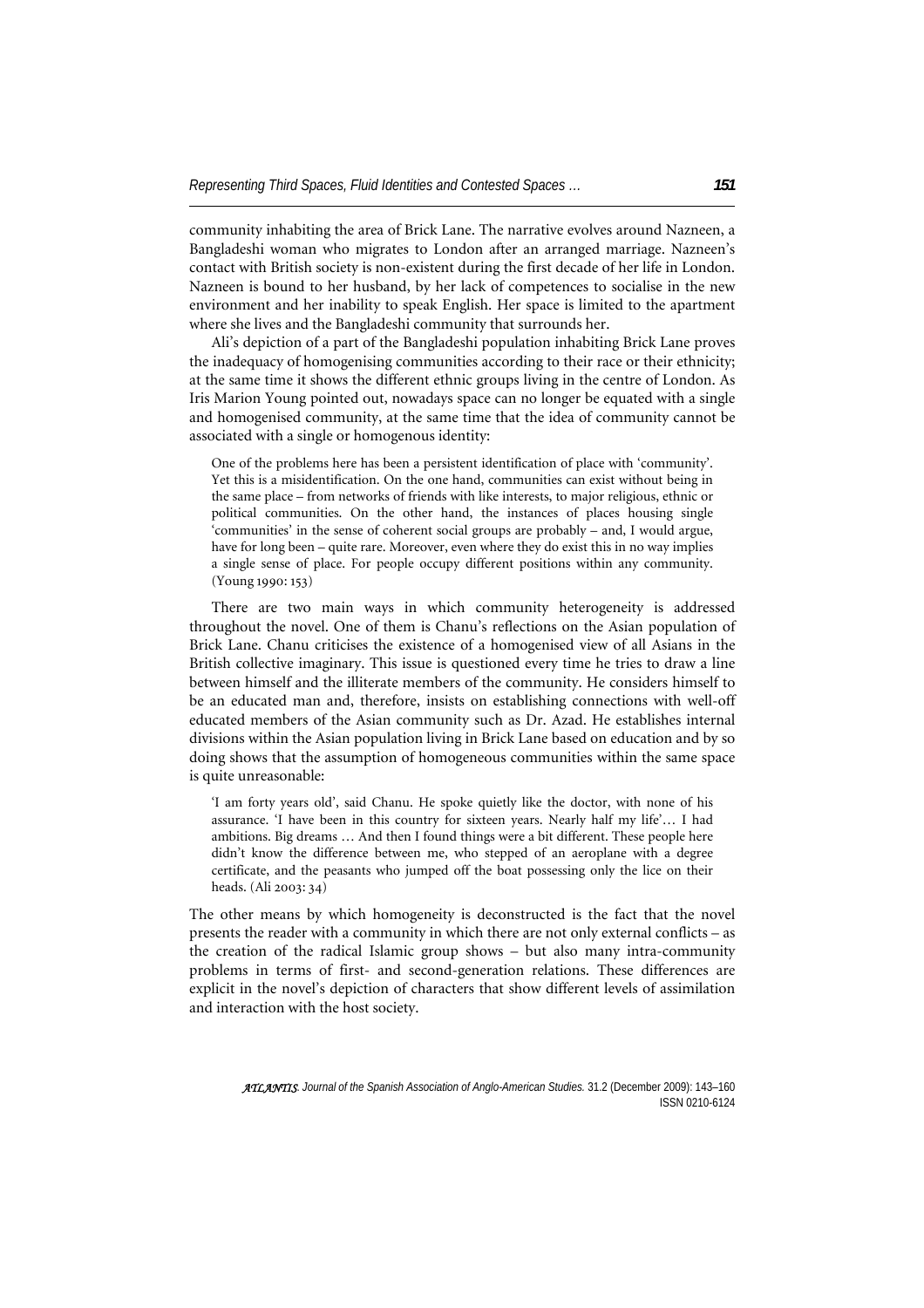In the case of first generation characters, the degree of contact with non-Bangladeshi people and the networks of social relations they establish follow a gender pattern. Men create relations with other people outside their community and women are presented as socialising only within their family network since they are dependant on the will of their husbands. Second generation characters such as Nazneen's teenage daughters Shahana and Bibi or Razia's children Tariq and Shefali present different levels of assimilation to British culture. Their identity struggles are different from the struggles of their parents. They are not trying to fit into a culture but rather to find their own space by drawing on the culture they have been brought up in and, to some extent, either appropriating or rejecting the culture of their parents. Conflicts between first- and second-generation immigrants characterise the novel. This issue is addressed in the family conflicts that arise between Nazneen's teenager daughters, Shahana and Bibi, and their father, Chanu. Shahana and Bibi are quite well integrated in British society. Their identity is constructed according to British cultural norms; they have no sense of belonging to Bangladesh. Chanu forces his daughters to maintain a link with his native culture. Yet, this link seems meaningless to the girls, who are unable to relate to a place and a culture they have never known. In a manner that resembles colonial teaching practices, Chanu insists on his daughters' learning Bengali and reciting Tagore: "Shahana did not want to listen to Bengali classical music. Her written Bengali was shocking. She wanted to wear jeans. She hated her Kazmeez and spoiled her entire wardrobe by pouring paint on them" (Ali 2003: 180). Chanu is frustrated by his daughters' rejection of what he thinks must be their cultural roots.

*Small Island* and *Brick Lane* portray how social policies dealing with ethnic diversity in Britain are still being negotiated. There is no unique, right or definite movement and, as some social critics have pointed out, the policies addressing the social integration of migrants in the United Kingdom are complex and could be said to have followed a pendulum movement; from assimilation to integration, from integration to multiculturalism and, after the attacks of 11 September 2001, back to assimilation again: "we have seen more of a critical stance towards multiculturalism and at least a partial return to an assimilationist perspective, particularly in the context of the 'war on terror' and outbreaks of urban unrest" (Cheong *et al*. 2007: 26). *Brick Lane* fictionalises some of the consequences that the attacks of 11 September 2001 had on ethnic relations in Britain and the 'urban unrest' that followed them. After the attacks, feelings of nonbelonging, racist attitudes towards Muslims and tension between a part of the white British population and the Muslim population generated both external conflicts and internal debates in the Muslim community. These events particularly affect secondgeneration characters such as Karim and the other members of the group The Bengal Tigers. These characters were born in London, therefore this is the only social environment they know; yet, they are viewed as outsiders.

*Brick Lane*, in this respect, depicts different ethnic groups living in the centre of London but not necessarily interacting with each other in positive ways; Ali's novel points towards the existence of a "virtual conviviality" between ethnically diverse groups (Gilroy 2004). The novel is critical of too optimistic a view of multicultural relations and depicts space as a contested location hosting different communities. This view contributes to acknowledging the existence of other identities in British society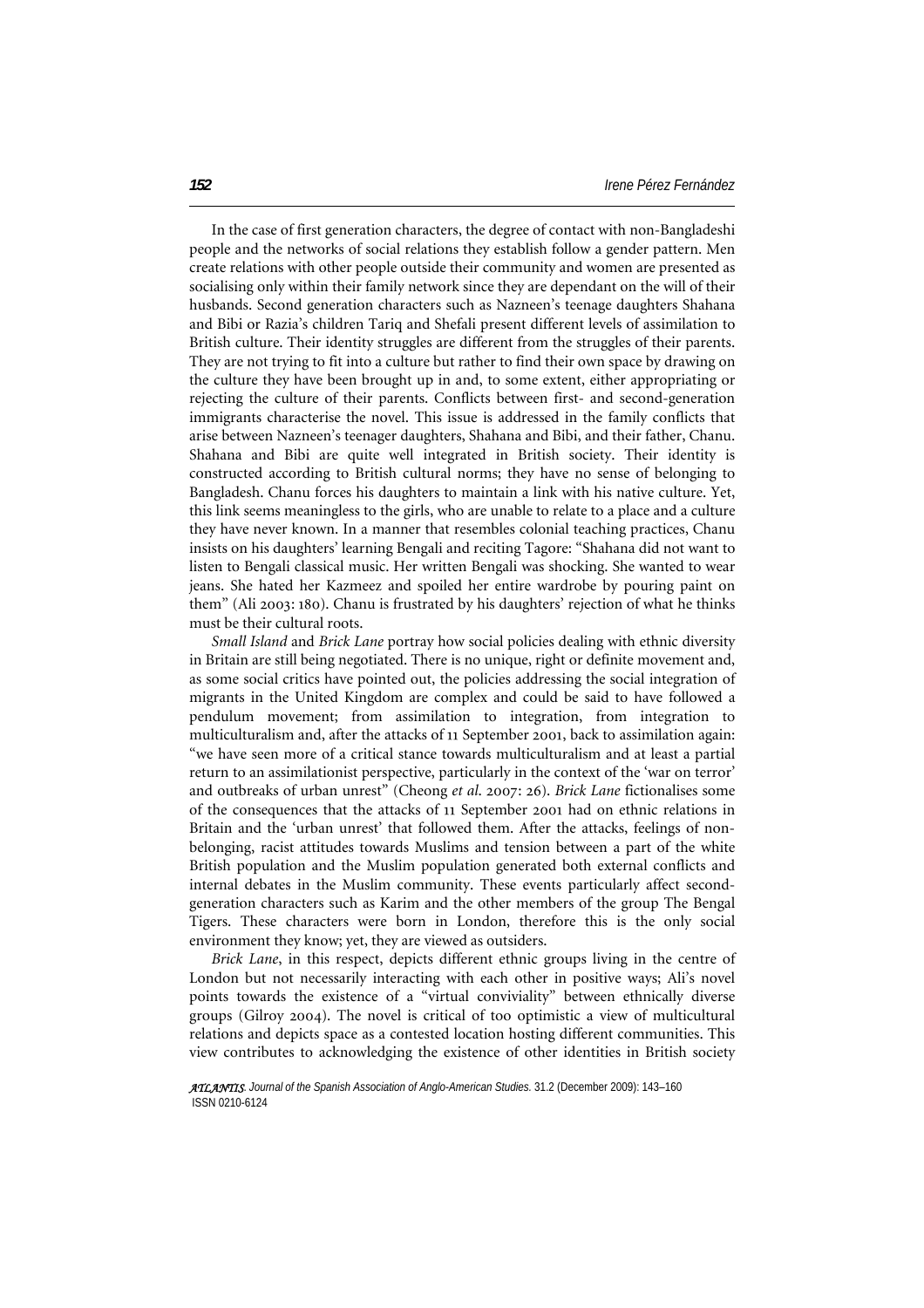and yet, at the same time, it problematises multiculturalism by reflecting how a naïve perception of multiculturalism can lead to a false impression of equality and homogeneity that overlooks power relations.

The last novel under analysis in this paper, *White Teeth*, also draws upon the changes in social space in terms of the evolution of a multiethnic society. However, its take on multiculturalism and its treatment of the question of racial differences and the relations established between different racial groups in the city of London are different again from those of the other two novelists. Smith describes immigration and its consequences with a certain optimism; the ethnically diverse characters portrayed in *White Teeth* relate to each other in an often funny, sometimes shocking and naïve way. Smith's intention is to present a multicultural Britain where ethnic differences are deemed insignificant. Smith's narrative covers a long period of time in British contemporary history: from the aftermath of the Second World War until the year 1999. During these years, Britain underwent crucial social changes that affected and were reflected in the organisation of social spaces. In this respect, the time frame of *Small Island, Brick Lane* and *White Teeth* coincide. Nevertheless, by contrast to the first two novels, *White Teeth* does not make explicit reference to the difficulties that arise with the presence of the new-comers in both the immigrant and native communities. Elements of racial discrimination are present in the text but are veiled with humour and irony. Smith chooses not to write a novel that denounces the drudgeries endured by Blacks and Asians at the onset of a multicultural British society, but one that attempts to celebrate the outcome of such events: "this has been the century of the great immigrant experiment" (Smith 2000: 326). In this sense, social spaces of interaction are depicted in *White Teeth* as offering people the opportunity of constant self redefinition as the direct result of a society that, due to its multicultural nature, is in itself continuously open to adjustments.

Non-arbitrarily, the novel opens with the failed suicide attempt of Archie Jones, a white-British subject. Such an event signifies a rebirth opportunity that, paradoxically, is given to him by the (un)timely presence of Mo Hussein-Ishmael, an Asian Muslim immigrant who owns a halal butcher's shop. This represents a social reality – the acknowledgement of the existence of 'the other' – that would have been unheard of in the first three decades of the  $20<sup>th</sup>$  century: "once in the street, Mo advanced upon Archie's car, pulled out the towels that were sealing the gap in the driver's window, and pushed it down five inches with brute, bullish force: 'Do you hear that, mister? We're not licensed for suicides around here. This place is halal. Kosher, understand? If you're to going to die round here, my friend, I'm afraid you've got to be thoroughly bled first'" (Smith 2000: 7). The tone in which the whole episode is narrated marks the tone of the novel. Archie's personal life becomes a parallel example of the changes undergone by British society after the Second World War. During his fighting in the war he encounters 'the other' for the first time and establishes a long-lasting friendship with Samad Iqbal. From a position of fixed identity in which there is no scope for the acceptance of 'the other', both characters learn to negotiate a space of interaction that develops into a relation of mutual respect. O'Connell's Pool House is "Archie's and Samad's home from home; for ten years they have come here between six (the time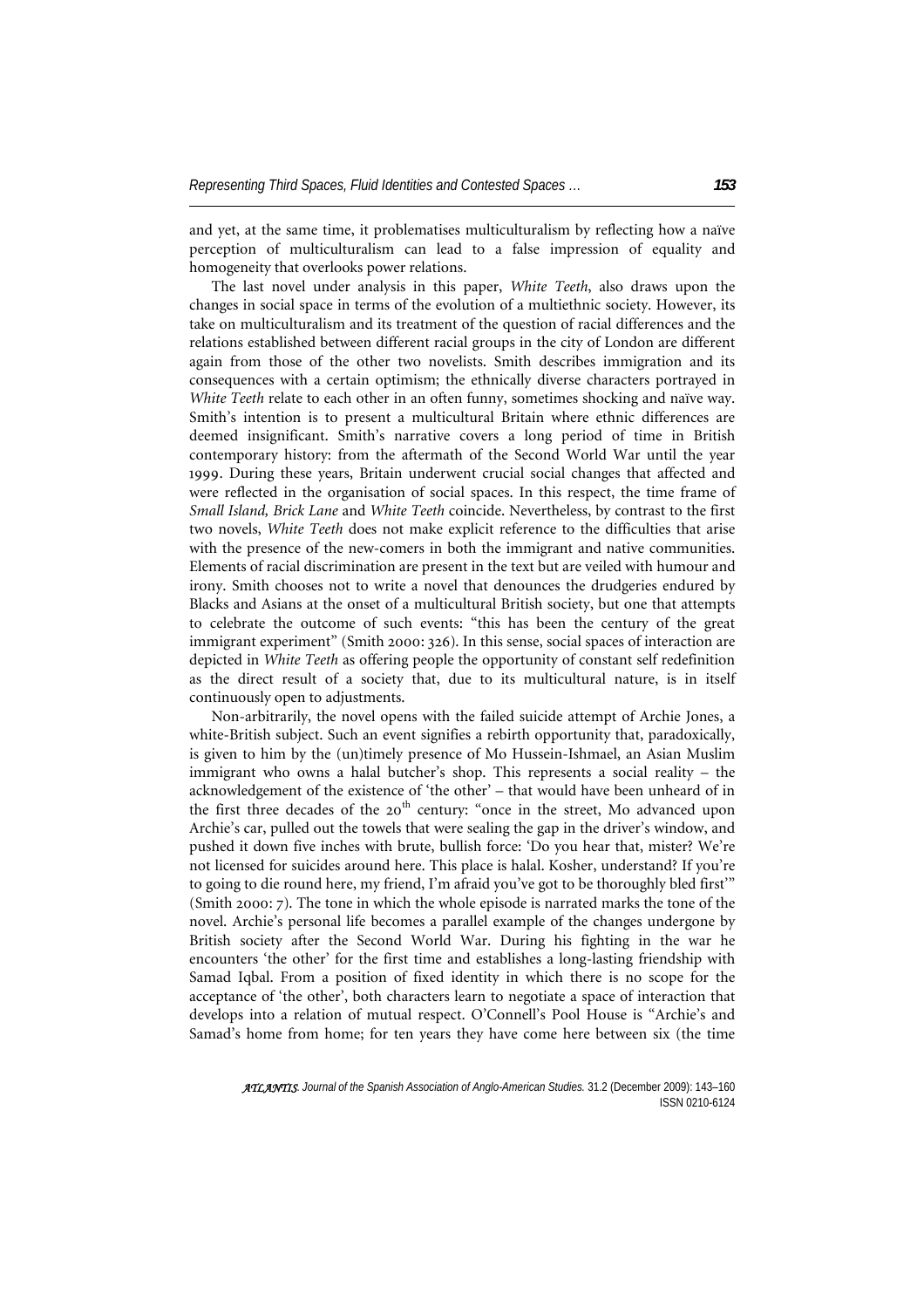Archie finishes work) and eight (the time Samad starts) to discuss everything from the meaning of Revelation to the prices of plumbers" (Smith 2000: 184).

The relations between them strengthen during the late 1970s and the 1980s. During this period of time immigrants are consolidated presences in British society, a society that is facing major economic changes. Both Archie and Samad marry and establish a family life that is a reflection of the social policies of the New Right and its advocating of conservative strategies, such as reassertion of the importance of the family (Smith 1994). *White Teeth*, at this point, concentrates on how a multiethnic society affected and was reflected in the space of the family. The irony behind Smith's portrayal of the reassertion of the family as the cornerstone of British society lies behind the fact that this family notion ceases to be stable and white by 'norm', but encompasses a variety of ways of forming and being a family. The insertion in the novel of a triad of families: the Chalfens, the Iqbals and the Joneses marks a change from the duality that was present in the previous two novels analysed and symbolises a break with the notion of the good "normal family" – nuclear, middle-class, white family – versus the "faulty", "deteriorated" other kinds of family – lone-parent, un-educated parent, disadvantaged families. The Chalfen family, white, educated and upper-middle class, is initially presented as the proper family, whereas Irie's and Millat's working class, un-educated and mixed-race parental households are deemed as malfunctioning. As the novel evolves these stereotypes are called into question. None of the three families can be regarded simplistically in dualistic terms of good and bad or normal and deviant. The narrative at this point focuses on the teenage problems of the three families' offspring. Irie Jones, Millat and Magid Iqbal and Marcus Chalfen defy expectations based on social origin. All of them, regardless of the (in)stability of their households, are displaced and trying to find their own spaces within their families and within society.

#### **4. Asserting Hybridity**

Andrea Levy's *Small Island*, Monica Ali's *Brick Lane* and Zadie Smith's *White Teeth*  address issues of ethnic diversity in the city of London in different and particular ways, yet with some commonalities. As I have stated at the beginning of this essay, these three novels contribute to a sense of British identity as being heterogeneous, diverse and in an ongoing process of redefinition and, what is more, they depict such identity as ordinary. By so doing, they validate alternative ways of being British. I argue that Levy's *Small Island*, Ali's *Brick Lane* and Smith's *White Teeth* depict first-generation and secondgeneration characters that are examples of British diasporic identities. Levy's, Ali's and Smith's novels not only depict characters who have suffered a direct diasporic experience related to British colonial history –Nazneen in *Brick Lane*, Hortense and Gilbert in *Small Island*, Samad in *White Teeth* – but also others that are subjected to a more subtle displacement. The notion of diaspora reverberates the image of a journey that is normally materialised in a real displacement but can also be associated with a cultural and psychic one (Brah 1996). First-generation characters in the novels under analysis suffer an undeniable diasporic experience: they undergo physical dislocation when they leave their countries of origin to come to Britain. Second-generation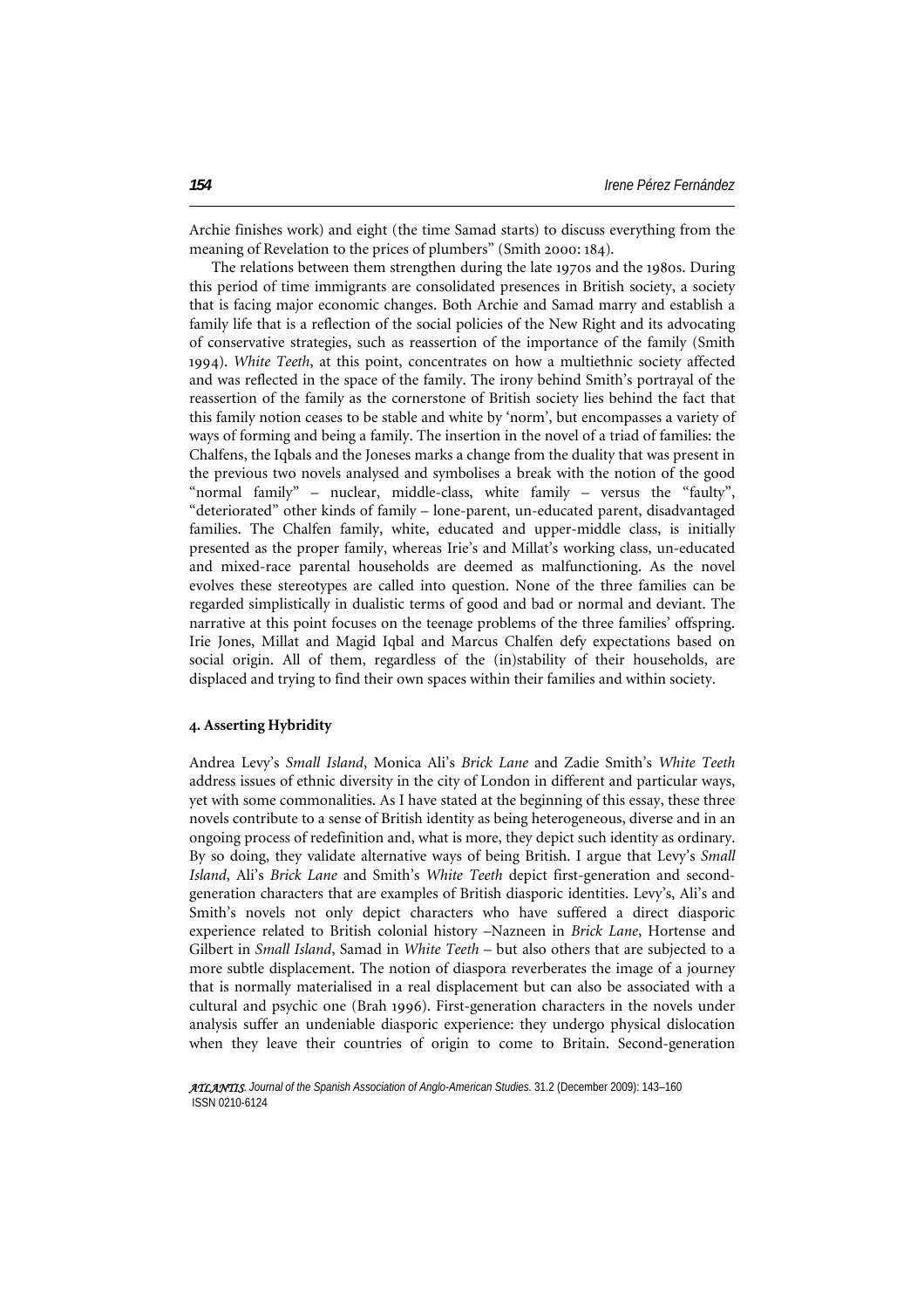characters may not have undertaken a diasporic journey, but – due to the fact that they inhabit a border space, a hybrid space, a third space (Bhabha 1990) – they are also located in a 'diaspora space' which can be defined as "multi-locationality across geographical, cultural and psychic boundaries" (Brah 1996: 194).

This also affects the white British population that is forced by new social circumstances to meet Black and Asian immigrants for the first time in their national territory. Feelings of spatial dislocation, dis/encounters with their most immediate community or their family and the need to negotiate a different sense of identity within their own spatial location permeate these three novels and are common to all the characters to different degrees. Moreover, these ethnically diverse characters are compelled to find their own spaces in a geographical and national frame that for long was constructed only in 'white' terms. In this sense, the British-born Shahana, Bibi, Irie, Millat and Magid are forced to re-define their identity status within an imaginary community (Anderson 1983) that, in many cases, fails to provide positive referents for them. In such conditions, some of them need to turn their gaze to other geographical locations and other cultures in order to 'root' themselves in contemporary British society. Irie and Millat and Magid (*White Teeth*) look back to Jamaica and Bangladesh, respectively. These thematic traits have resulted in the novels' association with postcolonial and second-generation writings, since problems of displacement, boundary negotiation and root-searching have been recurrent subjects in the literary productions of migrants and second-generation immigrants (Weedon 2008).

Nevertheless, my contention is that these novels are examples of British literature that differ from the postcolonial tradition in that they normalise the experiences of ethnically diverse people and, in so doing, contribute to a hybrid view of British society. Levy's, Ali's and Smith's novels advocate for a multilayered British identity that draws on different cultural and national identities at the same time. The identity search undergone by the characters presented in *Small Island*, *Brick Lane* and *White Teeth* and the social spaces they are made to inhabit are characterised by hybridity and negotiation. The fluid identities and the contested spaces presented in these novels are the result of an enriching process of hybridisation. Hybridity is in this sense defined as something productive, as a means of questioning culture as a stable entity that confers a homogeneous identity (Bhabha 1994). As Carolina Fernández Rodríguez has pointed out, the use of the term *hybridity*, or the phrase *cultural hybridity*, has created debates in the field of Cultural Studies. Other theorists such as J. O. Ifekwunigne, as Fernández Rodríguez argues, have rejected these phrases in favour of *cultural métissage* to account for the experiences of "individuals who … embody two or more world views or, in genealogical terms, descent groups" (Fernández Rodríguez 2003: 67). Nonetheless, as Fernández Rodríguez also argues, the term hybridity has been very convenient as "a destabilizing concept that constantly forces us to question all preconceived notions, such as, for example, those of 'cultural purity' and 'unified national identities'" (Fernández Rodríguez 2003: 68). As a result, the characters in the novels are located in a strategic position that allows for redefinition and change. This possibility of change that hybridity offers entails a notion of cultures that, in the same way as the concepts of identity and space, are defined as malleable and not static. Cultures "are fluid and temporary social constructions, made and remade over time" (McDowell and Sharp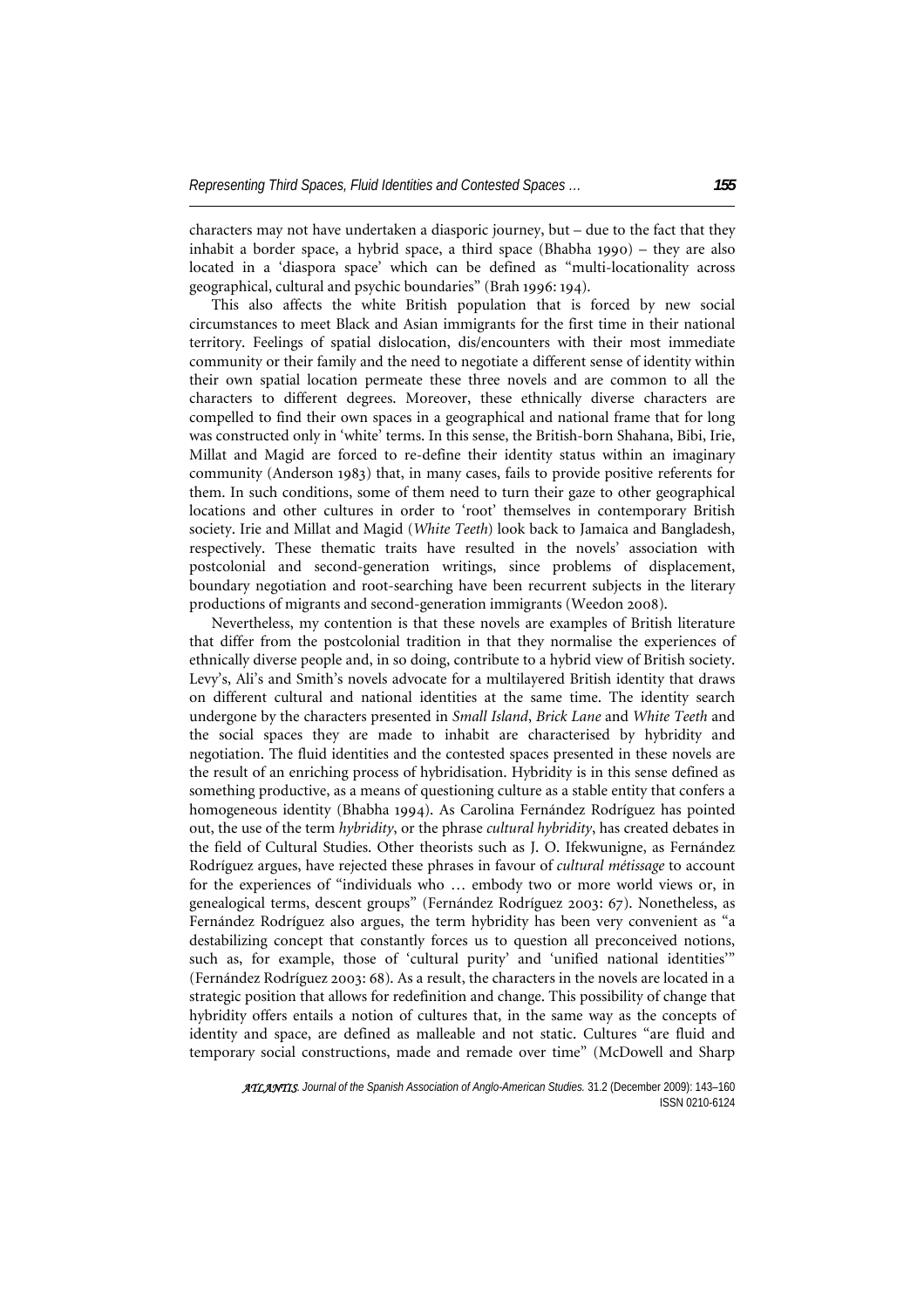1997: 210) and they are in a process of formation that involves "the remapping of cultural identities and practices for *all* those involved" (McDowell and Sharp 1997: 210; emphasis in the original).

Homi Bhabha (1999: 37-38) has clearly stated the hybrid aspect of contemporary British society and how this entails a change in the process of cultural articulation that is bringing about cultural transformation, the acceptance of hybridity and the questioning of cultural homogeneity. These changes, following Susheila Nasta, have, however, been very much resisted (Bhabha 1999: 39-43). In this light, the Parekh Report on *The Future of Multi-ethnic Britain* published on 11 October 2000 identified some of the factors that were central in the changing of Britain over the last thirty years and that contributed to the creation of a sense of a more diverse and less homogeneous British society. The report pinpointed the need to redefine "current norms of Britishness" and denounced how "a sense of national identity is based on generalisations and involves a selective and simplified account of a complex history. Much that is ignored, disavowed or simply forgotten" (Parekh 2000: 16, quoted in Weedon 2004: 30).

The novels under analysis in this essay portray British society as a hybrid location where traditional conceptions of what constitutes a national identity are continuously challenged by the heterogeneity that is to be found in the myriad of characters depicted in the novels. Therefore, it can be argued that the conception of space portrayed in Levy's *Small Island*, Ali's *Brick Lane* and Smith's *White Teeth* is larger than the geographical territory of Great Britain. The novels, though mainly set in London, either devote a part of the narrative to depict first-generation characters that migrate to Britain from ex-colonial territories – Jamaica in *Small Island*, Bangladesh in *Brick Lane* – or show characters forced to imaginarily cross continents in an attempt to trace their roots back and negotiate their present identity status in Britain (such is the case of Irie and Millat in *White Teeth*). Therefore, following John McLeod, it could be stated that the vision of British society that these five novels address "occupies a space between 'massive floating continents', looking both within and beyond national borders to a transnational consciousness of how the world turns" (McLeod 2002: 56). The spatial locations where the characters re-negotiate a sense of identity range from the society where they were born (as in the case of Queenie and Bernard during post-Second World War years) to the community where they migrate (as in Nazneen's case and Hortense's and Gilbert's) or the family in which they live (as in the case of Shahana, Bibi, Irie, Marcus, Millat and Magid).

In the plural social space depicted in these novels, race and ethnicity are an inherent factor but they are not portrayed as the only major issue. Race and ethnicity come alongside problems of community identity (*Brick Lane*), national identity (*Small Island*) and family identity (*White Teeth*). Levy, Ali and Smith reject critiques of their work that focus on race. They refuse to stress race and ethnicity as their prime signification for difference, dislocation or exclusion in the novels, and this is a political act. It is true that the racial divide between the white and the Black population is central to Levy's *Small Island* and that Ali's *Brick Lane* also engages with racial problems between a part of the Muslim and the white communities in London. Nonetheless, the ethnic origins of the characters are not an issue that is highlighted as negative. In the case of second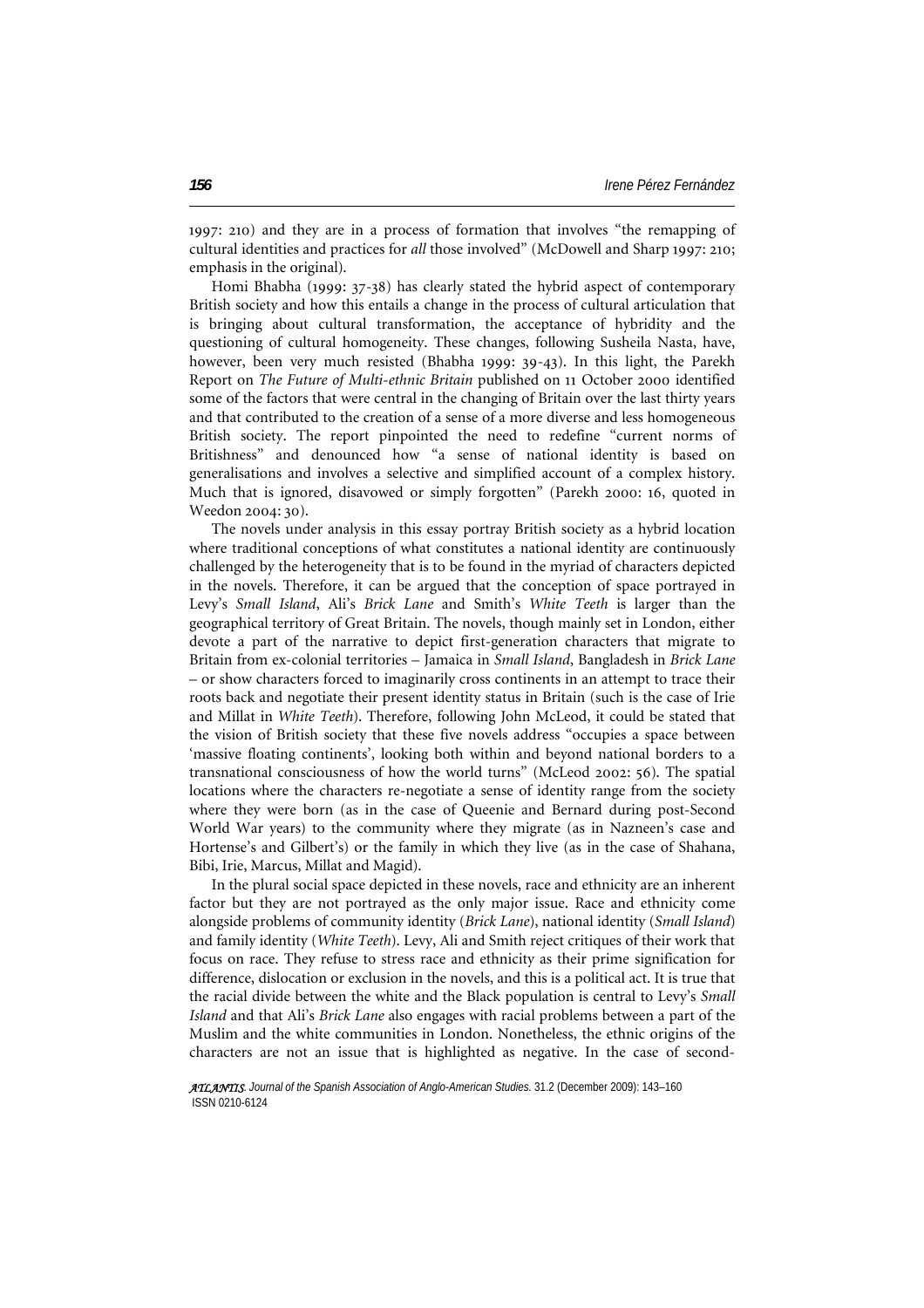generation characters, being from a different ethnic background is not in itself the only problematic matter. There are other crucial aspects that intervene in their processes of identity negotiation. This entails the assertion of hybridity as ordinary and positive rather than as extraordinary and negative.

Zadie Smith's inclusion of three different family households in *White Teeth* is, perhaps, the most evident example. James Procter (2006) mentions Monica Ali's *Brick Lane* as an example of this fact. Procter explains his point by arguing that: "their [these novels'] everyday indifference to difference, perhaps also registers what Paul Gilroy has recently termed 'aspects of Britain's spontaneous convivial culture', the 'ability to live with alterity without becoming anxious, fearful, or violent' (Gilroy 2004: xi). The refusal to worry about 'race' in these novels, or to invest in insurrectionary forms of violence as progressive alternatives, is not necessarily a retreat from politics" (Procter 2006: 119). The attitude that such novels adopt responds, thus, to a moment in British history in which the initial reactions towards alterity – rejection and fear are the most universal ones (consider Levy's *Small Island*) – had been overcome to give way to what James Procter had referred to as "the-taken-for-grantedness of multiculture" (2006:119). It is important to bear in mind how a reassertion of multiculturalism can be in itself problematic, for discourses on multiculturalism are homogenising and stereotyping and they imply power relations as well. Moreover, advocating for 'an indifference to difference', for a non-racially-focused construction of characters in the novels involves the risk of excluding them from debates about difference; debates that are crucial in an understanding of these novels as examples of British literature that provide a broader view of British identity.

### **5. Conclusion**

Literary works produced by ethnically diverse women writers such as the ones under study, participate in this process of cultural re-definition and by inscribing the history of part of British society that has not been widely dealt with in literature (as is the case of Andrea Levy's account of Caribbean female experiences of immigration and settlement in Britain in *Small Island*) they interrogate official accounts of British history. These novels portray a multicultural space where a homogenous cultural identity is questioned throughout. In Bhabha's terms such literary works show how "culture is less about expressing a pre-given identity (whether the source is national culture or 'ethnic' culture) and more about the activity of negotiating, regulating and authorising competing, often conflicting demands for collective self-representation" (Bhabha 1999: 37-39). These literary works, by presenting a dynamic representation of spaces in British society stress hybridity and, therefore, celebrate the 'third space'. Bhabha's thesis and the deconstructive idea conferred by the term *hybridity* lie precisely behind my contention that the novels under analysis subvert an ethnically homogeneous view of contemporary British culture and society (Bhabha 1990: 211). Levy, Ali and Smith make use of fiction as a way of representing a hybrid reality that for them is not extraordinary or marginal but part of their ordinary life. They are writing about what they know, what they experience and what they feel as ethnically diverse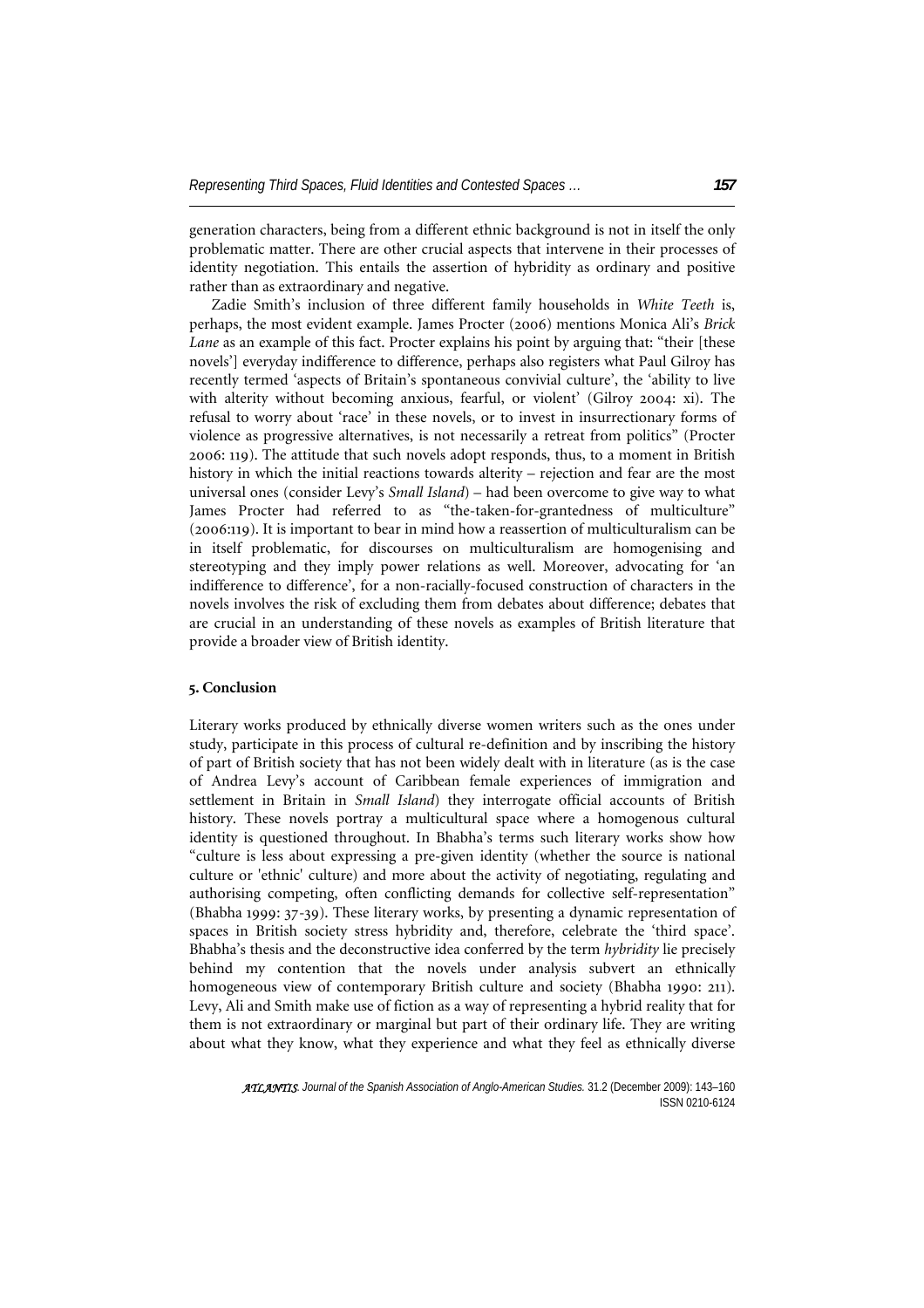British citizens, and their novels echo this diversity. Their experience is to be British in a multicultural location where identity is fluid.

Identity and its performative character become an issue once the idea of belonging to a place – that is, the connection between space and self – is broken: "the thought of 'having an identity' will not occur to people as long as 'belonging' remains their fate" (Bauman 2004: 12). Sociologist Zygmunt Bauman draws attention to the fact that "the problem of identity" is a modern phenomenon in that it is brought about by the disassociation of the concept of birth and nation as a once single cause-effect factor (Bauman 2004: 24). For Bauman we are all living in "liquid modernity" characterised by a lack of stability and radical change. In such a life setting, "identities are perhaps the most common, most acute, most deeply felt and troublesome incarnations of ambivalence" (Bauman 2004: 32). Ethnically diverse authors born in Britain experience this disassociation and this ambivalence even more since they occupy an in-between space where traditional cultural representations of Britain fail to encompass their 'hybrid' identity. In some respects, following Bauman's postulates, their identity status has to be seen as located in a continuum of opposed forces of belonging and exclusion, communitarism and individualism (2004: 77).

Thus, having access to the spaces of representation that literature bestows allows ethnically diverse female writers such as the ones under analysis to deal with the daily experiences of 'hybrid' individuals and redefine social spaces that acknowledge their British hybrid identity. The novels exemplify the dynamic and fluid nature of social space by depicting social spaces as constantly being negotiated and, accordingly, inscribed with variable meanings. If "the metaphoric and the real do not belong in separate worlds; [if] the symbolic and the literal are in part constitutive of one another" (Keith and Pile 1993: 23), then, through their literary productions, Levy, Ali and Smith can be said to offer alternative 'representational spaces', following Henri Lefebvre's thesis on *The Production of Space* (2005). Such alternative spaces might, in turn, contribute to modifying social spaces and the social meanings attached to them. For meanings are not immanent but are always constituted and affected by the representational spaces that articulate them. Even if this could be too optimistic a reading, what cannot be denied is that the novels analysed provide, inscribe and validate different ways of being British and different strategies of inhabiting a hybrid location in contemporary Britain.

#### **Works Cited**

Achenson, James and Sarah C.E. Ross, eds. 2005: *The Contemporary British Novel*. Edinburgh: Edinburgh UP.

Ali, Monica 2003: *Brick Lane*. London: Black Swan.

––––– 2007: 'A Conversation with Monica Ali and Hanif Kureishi at ICA (Institute of Contemporary Art)', London 9 November. Sarah Gavron. *Brick Lane*, DVD.

Anderson, Benedict 1983: *Imagined Communities: Reflections on the Origin and Spread of Nationalism*. London: Verso.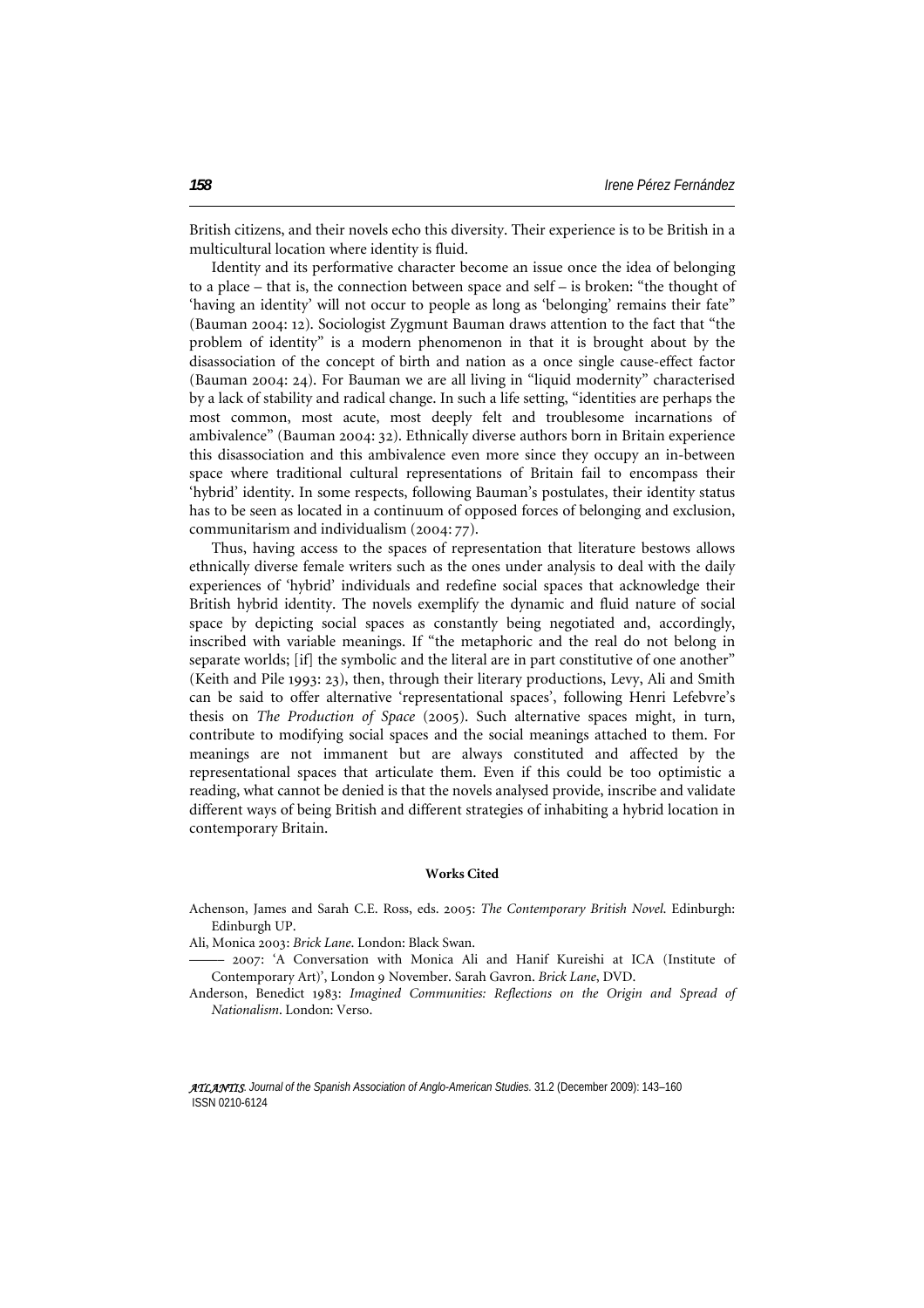Bastida Rodríguez, Patricia 2009: **'**Belonging and not Belonging: The Writing of Identity in Britain's Ethnic Minorities'. Patricia Bastida Rodríguez and José Igor Prieto Arranz, eds. *On Cultural Diversity: Britain and North America*. Palma de Mallorca: Edicions Universitat de les Illes Balears.

Bauman, Zigmunt 2004: *Identity: Conversations with Benedetto Vecchi*. London: Polity P.

Bhabha, Homi 1990: 'The Third Space: Interview with Homi Bhabha'. Jonathan Rutherford, ed. *Identity: Community, Culture, Difference*. London: Lawrence and Wishart.

––––– 1994: *The Location of Culture*. London: Routledge.

––––– 1999: 'Reinventing Britain: A Forum: The Manifesto'. *Wasafiri* 29: 37-38.

Bhabha, Homi, Susheila Nasta and Rasheed Araeen 1999: 'Radio 3 "Night Wave" Discussion: Homi Bhabha, Susheila Nasta and Rasheed Araeen'. *Wasafiri* 29: 39-43.

Brah, Avtar 1996: *Cartographies of Diaspora: Contesting Identities*. London: Routledge.

- Cheong, Pauline Hope, Rosalind Edwards, Harry Goulbourne and John Solomos 2007: 'Immigration, Social Cohesion and Social Capital: A Critical Review'. *Critical Social Policy* 27: 24-49.
- English, James F., ed. 2006: *A Concise Companion to Contemporary British Fiction*. Oxford: Blackwell.

Fernández Rodríguez, Carolina 2003: 'The Thematic Tradition in Black British Literature and its Poetic Representation'. *Revista Alicantina de Estudios Ingleses* 16: 55-71.

Gee, Maggie 2008: 'Writing about Difference: Girl Writes Boy, White Writes Black'. 32<sup>nd</sup> AEDEAN Conference. Unpublished plenary lecture.

Gilroy, Paul 2004: *After the Empire: Melancholia or Convivial Culture*. London: Routledge.

- Hall, Stuart 1990: 'Cultural Identity and Diaspora'. Jonathan Rutherford, ed. *Identity Community, Culture, Difference*. London: Lawrence and Wishart. 223-37.
- ––––– 2000: 'New Ethnicities'. James Procter, ed. *Writing Black Britain 1948-1998: An Interdisciplinary Anthology*. Manchester: Manchester UP. 265-75.
- Keith, Michael and Steve Pile, eds. 1993: *Place and the Politics of Identity*. London: Routledge.
- Lefevbre, Henri 2005: *The Production of Space*. 1974. Trans. Donald Nicholson-Smith. Oxford: Basil Blackwell.
- Levy, Andrea 2004: *Small Island*. London: Review.

Lima, María Helena 2005: '"Pivoting the Centre": The Fiction of Andrea Levy'. Kadjia Sesay, ed. *Write Black Write British: From Postcolonial to Black British Literature*. Hertford: Hansib. 56-85.

Massey, Doreen 1994: *Space, Place and Gender*. Minnesota: Minnesota UP.

––––– 2005: *For Space*. London: Sage.

McDowell, Linda and Joanne P. Sharp, eds. 1997: *Space, Gender and Knowledge: Feminist Readings*. London: Arnold.

McLeod, John 2002: 'Some Problems with "British"; In a "Black British" Canon'. *Wasafiri* 17: 56-59.

- Mercer, Kobena 1990: 'Black Art and the Burden of Representation'. *Third Text: Third World Perspectives on Art and Culture* 10: 61-78.
- Nasta, Susheila 2004: *Writing Across Worlds: Contemporary Writers Talk*. London and New York: Routledge.

Procter, James 2006: 'New Ethnicities, the Novel and the Burdens of Representation'. James F. English, ed. *A Concise Companion to Contemporary British Fiction*. Oxford: Blackwell. 101-20.

Sesay, Kadija, ed. 2005: *Write Black Write British: From Postcolonial to Black British Literature*. Hertford: Hansib.

Smith, Zadie 2000: *White Teeth*. London: Penguin.

Smith, Anne Marie 1994: *New Right Discourse on Race and Sexuality: Britain, 1968-1990*. Cambridge: Cambridge UP.

Stein, Mark 2004: *Black British Literature: Novels of Transformation*. Columbus: Ohio State UP.